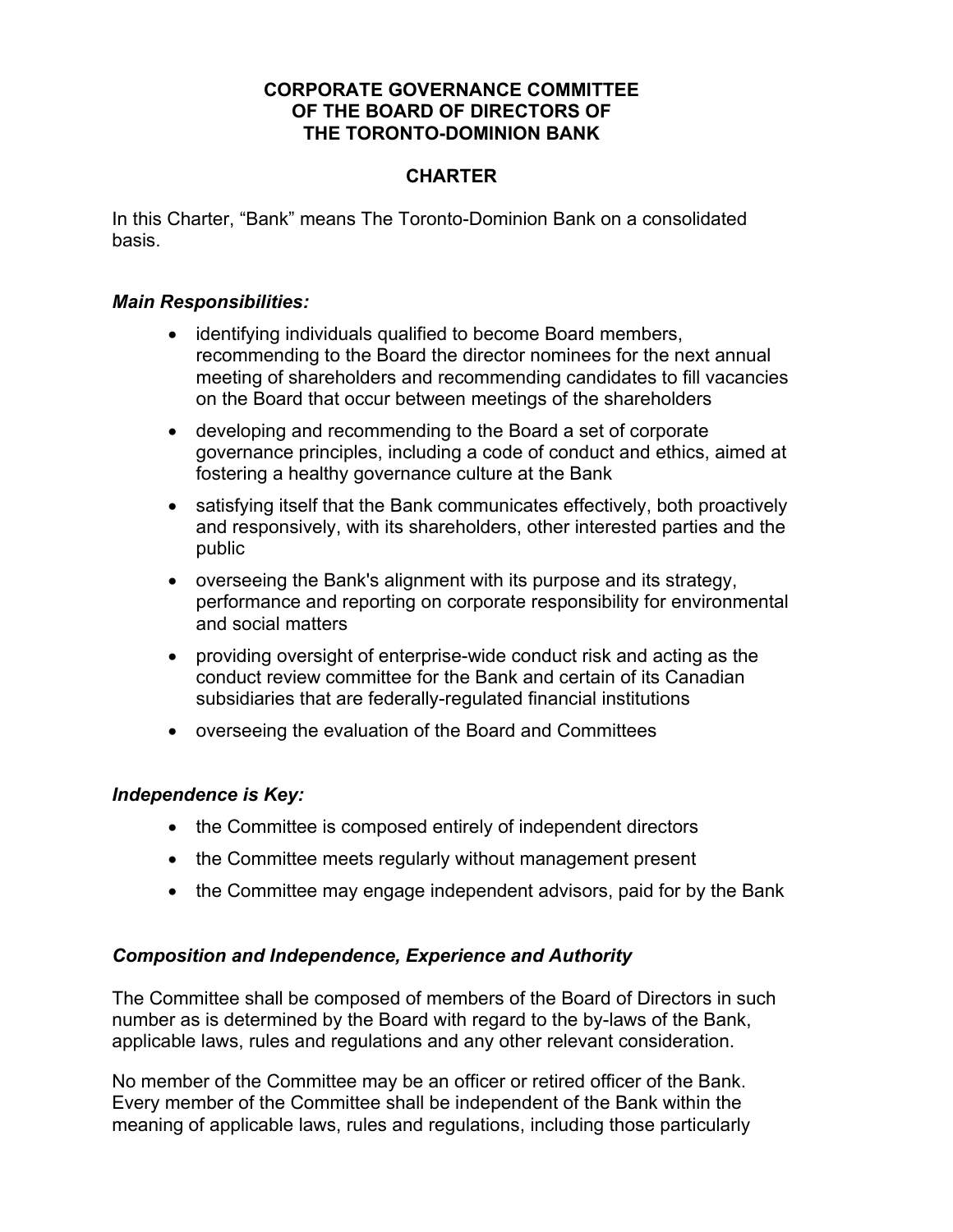applicable to conduct review committee members and any other relevant consideration as determined by the Board, including the Bank's Director Independence Policy.

The members of the Committee shall be appointed by the Board and each shall serve until his or her successor is duly appointed, unless the member resigns, is removed, or ceases to be a director. The Board Chair will act as the Chair of the Committee in accordance with the Charter of the Board Chair. The Committee may from time to time delegate to its Chair certain powers or responsibilities that the Committee itself may have hereunder.

In addition to the qualities set out in the Position Description for Directors, all members of the Committee should have an understanding of issues related to corporate governance or be willing and able to acquire the necessary knowledge quickly.

In fulfilling the responsibilities set out in this Charter, the Committee has the authority to conduct any investigation it deems appropriate to, and access any officer, employee or agent of the Bank for the purpose of fulfilling its responsibilities. The Committee may retain and terminate independent professionals and approve fees payable to such independent professionals.

## *Meetings*

The Committee shall meet at least four times annually, or more frequently as circumstances dictate. The Committee can conduct all or part of any meeting in the absence of management, and it is the Committee's policy to include such a session on the agenda of each Committee meeting. The Committee shall dedicate a portion of each of its regularly scheduled meetings to meeting separately with each of the General Counsel of the Bank and the Chief Compliance Officer and to meeting on its own without members of management. Any member of the Committee may make a request to the Chair for a Committee meeting or any part thereof to be held without management present.

The Committee may invite to its meetings any director, member of management of the Bank or such other persons it deems appropriate in order to carry out its responsibilities. The Committee may also exclude from its meetings any persons it deems appropriate in order to carry out its responsibilities.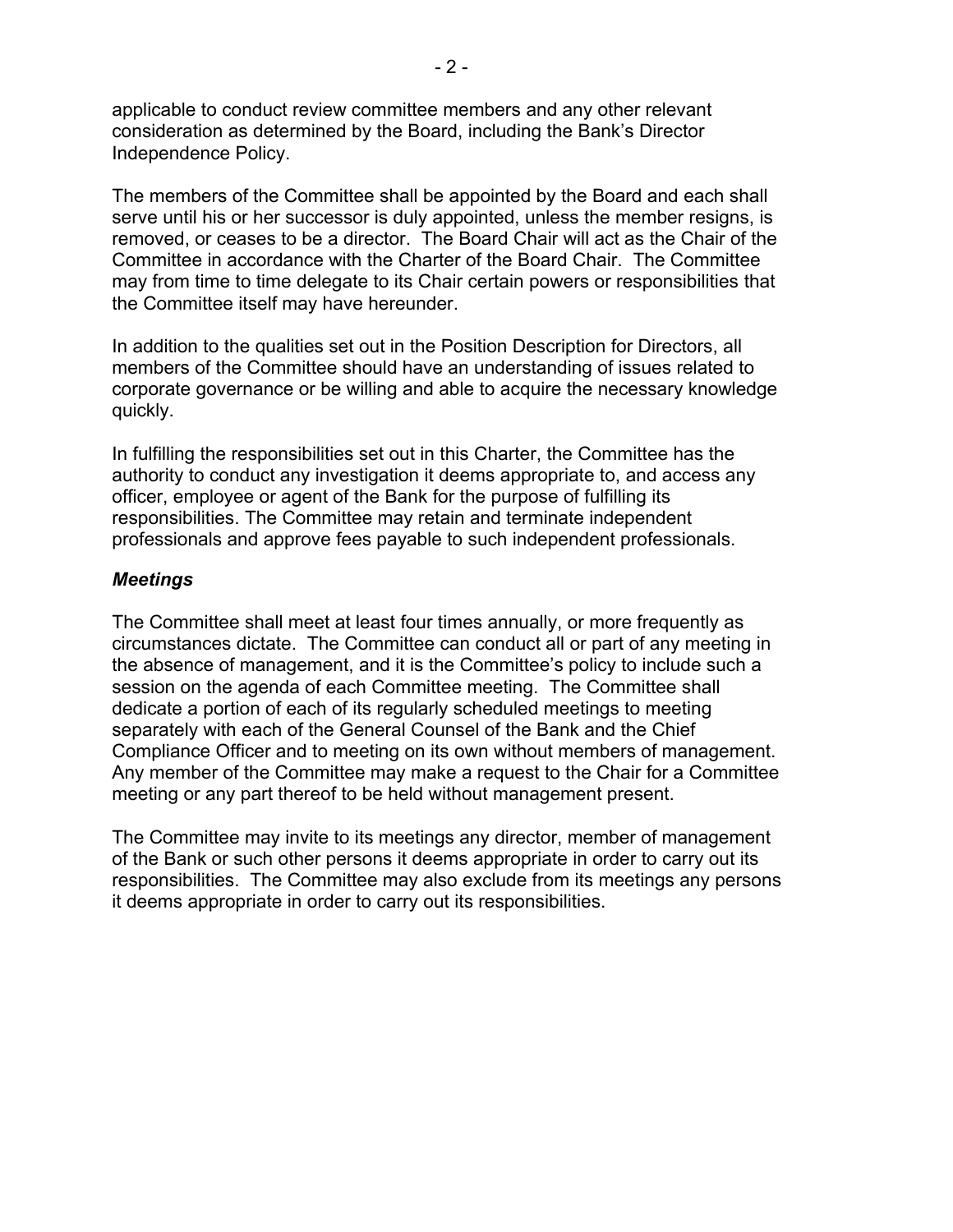## *The Corporate Governance Committee is responsible for the following specific duties:*

# *Board and Committee Structure and Composition*

Making recommendations to the Board with respect to the structure and composition of the Board and its Committees to fulfill their functions and comply with all legal requirements. In so doing, the Committee shall:

- with a view to facilitating effective and independent decision-making, recommend to the Board criteria for the composition of the Board and its Committees, including total size, independence of directors and the number of management directors on the Board;
- recommend to the Board criteria for the tenure of directors such as retirement age, continuing suitability and assumption of responsibilities incompatible with directorship;
- recommend to the Board each year the appointment of Board members to each of the Board Committees, and where a vacancy occurs at any time in the membership of any Committee, recommend to the Board a member to fill such vacancy; and
- recommend to the Board the appointment of Committee Chairs having regard to such attributes including independence, competence, dedication and leadership skills essential to be an effective Chair.

## *Nomination, Resignation and Removal of Directors*

Making recommendations to the Board with respect to the nomination process for directors of the Bank including:

- regularly assessing what competencies and skills the Board and its Committees should possess to align with the opportunities, risks, ethical culture and long-term strategy of the Bank, other Board succession planning considerations and other needs of the Board and its Committees;
- recommending criteria for the selection of new directors based on these assessments;
- regularly assessing the competencies and skills of existing directors and potential candidates for membership on the Board;
- based on the above assessments, identifying candidates for membership on the Board and reviewing their qualifications and considering, among other things, whether each candidate can devote sufficient time and resources to his or her duties as a Board member and diversity criteria set out in the Board Diversity Policy;
- engaging independent consultants, where appropriate, to help identify qualified candidates;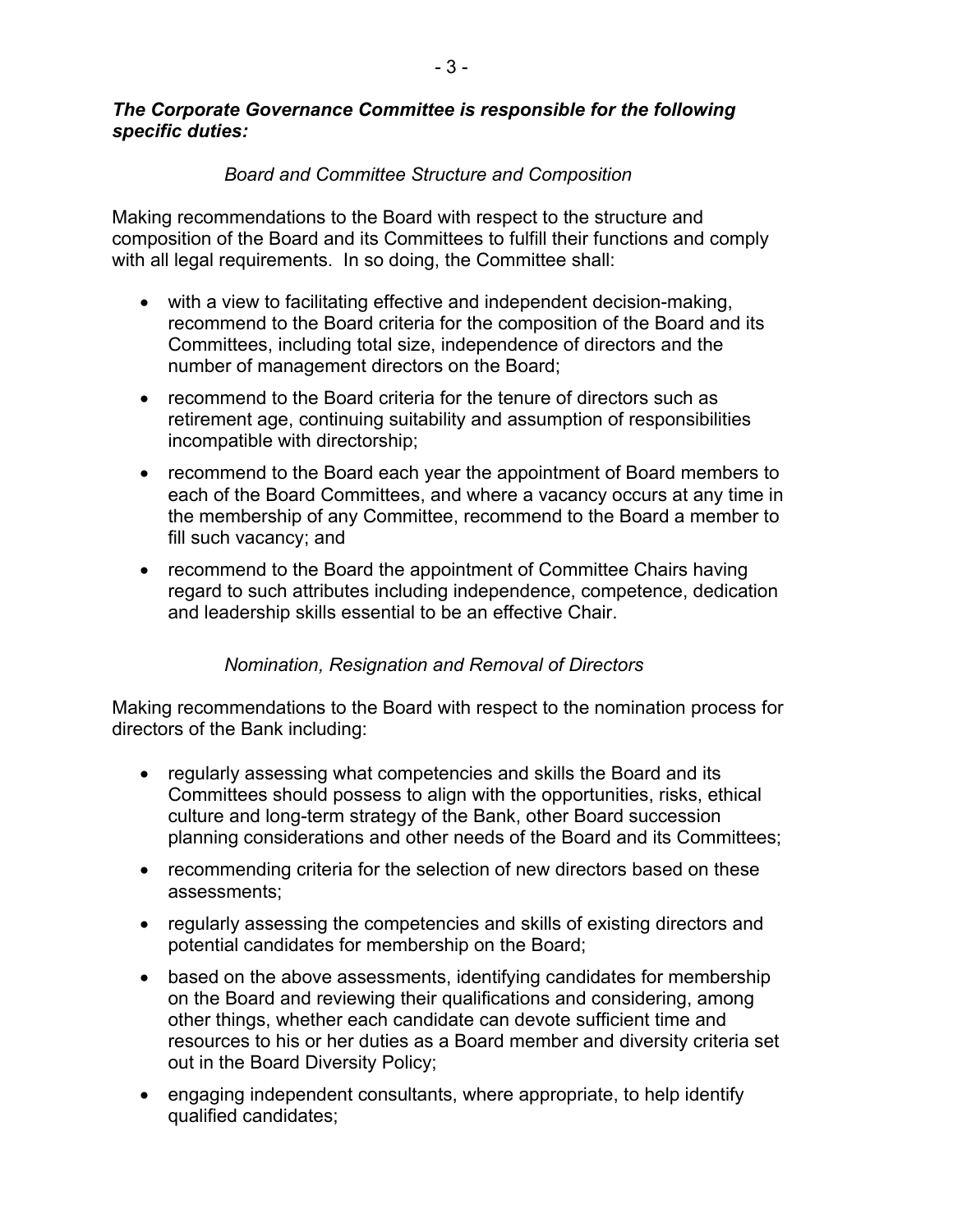- recommending the director candidates to be nominated for election by the shareholders at each annual meeting, and recommending candidates to fill vacancies on the Board that occur between annual meetings of shareholders (resulting from either departures of directors or increases in the number of directors);
- satisfying itself that the Board and its Committees, as applicable, are in compliance with all regulatory composition requirements, including as to director independence;
- considering directors' resignations and making recommendations to the Board whether to accept such resignations; and
- recommending the removal of a director in extraordinary circumstances.

# *Director Orientation and Education*

Overseeing the establishment of and monitoring an orientation program for new directors and continuing education for directors, including oversight of:

- an orientation and education program for new directors, including the role of the Board and its Committees; and
- topical seminars/presentations for the Board and/or any of its Committees as required.

The Committee shall also serve as a resource for the Board for ongoing education about directors' duties and responsibilities.

# *Board, Committee, Committee Chair, Board Chair, and Individual Directors Assessment and Evaluation*

Establishing and facilitating an effective process for the ongoing evaluation of the Board, its Committees, Committee Chairs and the Board Chair, which considers their respective mandates and the ongoing assessment of the contribution of individual directors. The Committee shall facilitate an annual evaluation by the directors on the effectiveness of the Board, Committees, Committee Chairs and the Board Chair, and shall report to the Board the results of the annual evaluation process and, based on those results, recommend any action plans, including educational presentations that the Committee considers appropriate.

# *Board Functioning*

Considering and assessing the functioning of the Board. In so doing, the Committee may, from time to time:

• recommend topics to be discussed at Board meetings and Committee meetings, including issues of importance that require action or attention, to reflect timely and complete information and decision making at the Board level;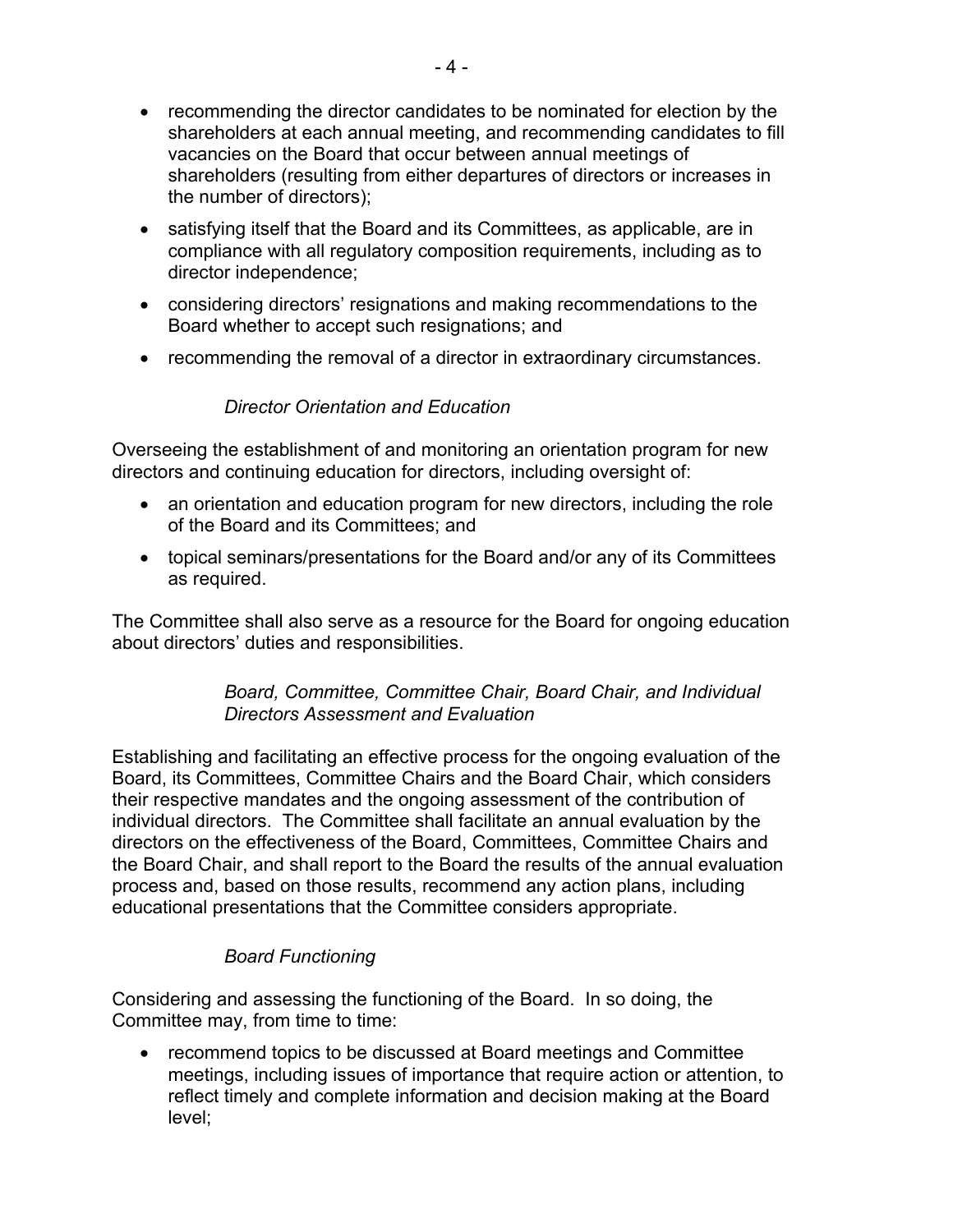- if considered necessary, review the adequacy of the strategic planning process and oversee its implementation;
- review the Charters of the Board, its Committees, Committee Chairs and the Board Chair, and similar governance documents, annually and recommend to the Board amendments as deemed necessary or advisable; and with regard to the Committee Charters, approve any administrative changes throughout the year, provided that such administrative changes are aggregated once per year for review and concurrence by the Board;
- monitor the quality of the relationship between management and the Board and recommend improvements, and monitor the quality, utility and timeliness of information provided to the directors;
- oversee the procedures in connection with Board and/or Committee governance oversight of all subsidiaries of the Bank enterprise-wide;
- develop and, where appropriate, recommend to the Board for approval corporate governance guidelines aimed at fostering high standards of corporate governance;
- monitor the administration of the proxy access policy and other key governance policies and make recommendations to the Board in accordance with the terms of such policies or as deemed necessary or advisable; and
- from time to time review the by-laws of the Bank to determine if any amendments are required.

# *Director Compensation*

Reviewing and making recommendations, at least biennially, to the Board regarding the adequacy and form of compensation of the non-management directors of the Bank. The Committee shall also be responsible for reviewing and making recommendations, at least biennially, to the Board regarding the adequacy and form of compensation of the non-management directors of TD Group US Holdings LLC, its subsidiary TD Bank US Holding Company (TD BUSH) and TD BUSH's subsidiaries TD Bank, N.A. and TD Bank USA, N.A. (and any successors thereto).

The Committee may amend the TD Outside Director Share Plan (the "Share Plan"), as it deems necessary or appropriate provided that it (or its Chair) reports to the Board on any significant amendments to the Share Plan. The Committee Chair may make non-substantive and housekeeping amendments to the Share Plan, provided that he or she reports any such changes to this Committee.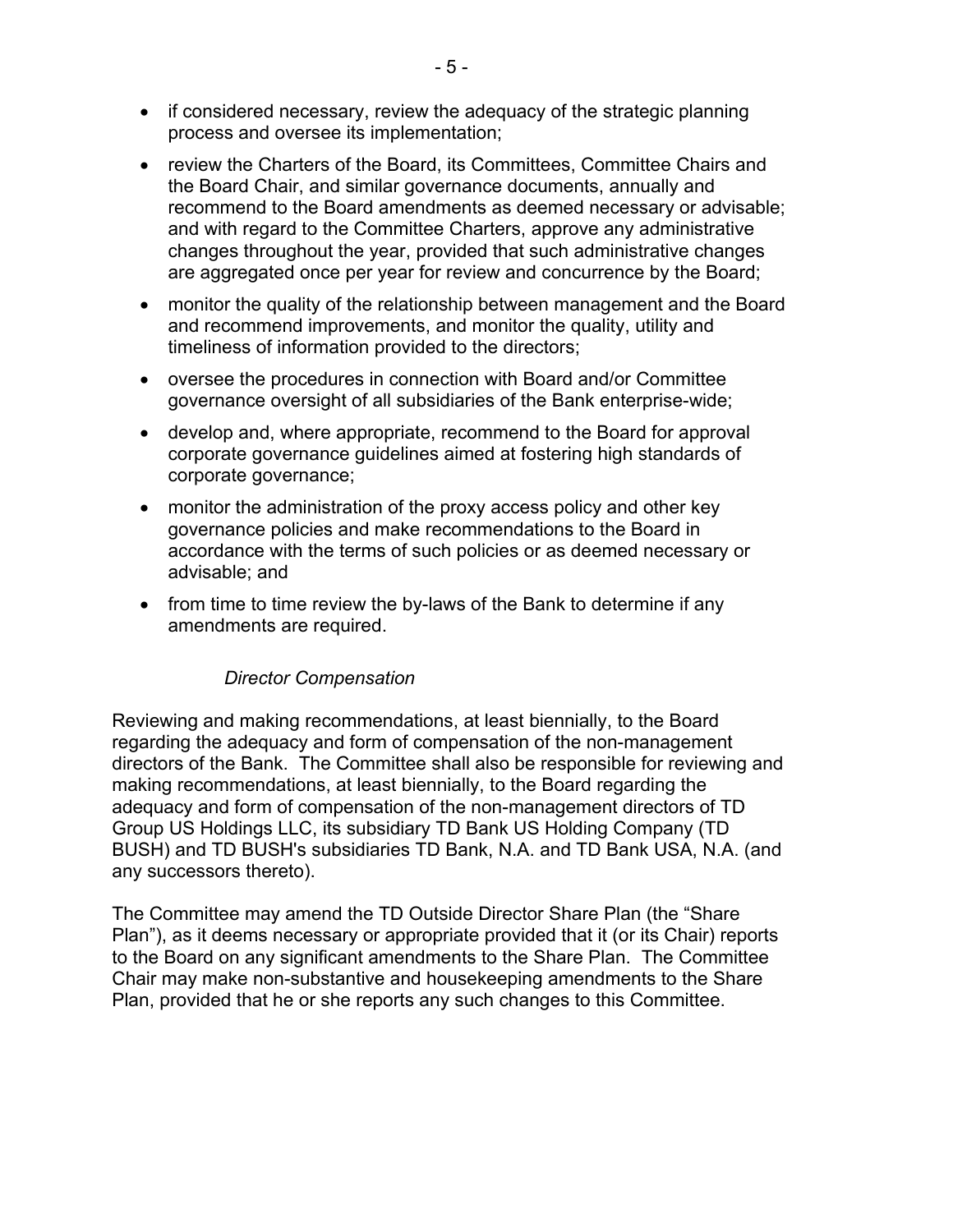## *Board Independence*

Assessing and facilitating the independent functioning of the Board, including:

- recommending to the Board for approval a Director Independence Policy that establishes the independence criteria for directors;
- reviewing the Director Independence Policy, including the continued appropriateness of the director independence criteria;
- conducting an annual evaluation of the independence status of each director candidate proposed for election at each annual shareholders' meeting, and as needed for appointment between meetings, and reporting the results of such evaluation to the Board;
- reviewing the structures and procedures of the Board and its relationship to management to satisfy itself that the Board can function independently of management;
- overseeing the provision of information from management to the Board to enable the Board to focus on key issues and make informed decisions on a timely basis;
- considering all requests by individual directors to engage outside advisors at the expense of the Bank and approve such requests where the Committee is satisfied that such engagement is appropriate and necessary. Other Committees may engage outside advisors as they see fit; and
- facilitating the scheduled and requested meetings of the Board in the absence of management and/or any non-management non-independent directors.

# *Communications and Measures for Receiving Stakeholder Feedback*

The Committee is responsible for:

- reviewing and approving the Bank's overall communications and disclosure policies and practices, including the Bank's Disclosure Policy, and overseeing the Bank so that it communicates effectively with its shareholders, other interested parties and the public in accordance with all applicable laws or regulations to which the Bank is subject;
- assessing the merits of any shareholder proposals submitted to the Bank and recommending to the Board responses thereto and other related issues; and
- recommending to the Board the Bank's public disclosure of its corporate governance practices and guidelines;
- reviewing and approving the Bank's shareholder engagement practices and guidelines for directors' meetings with investors; and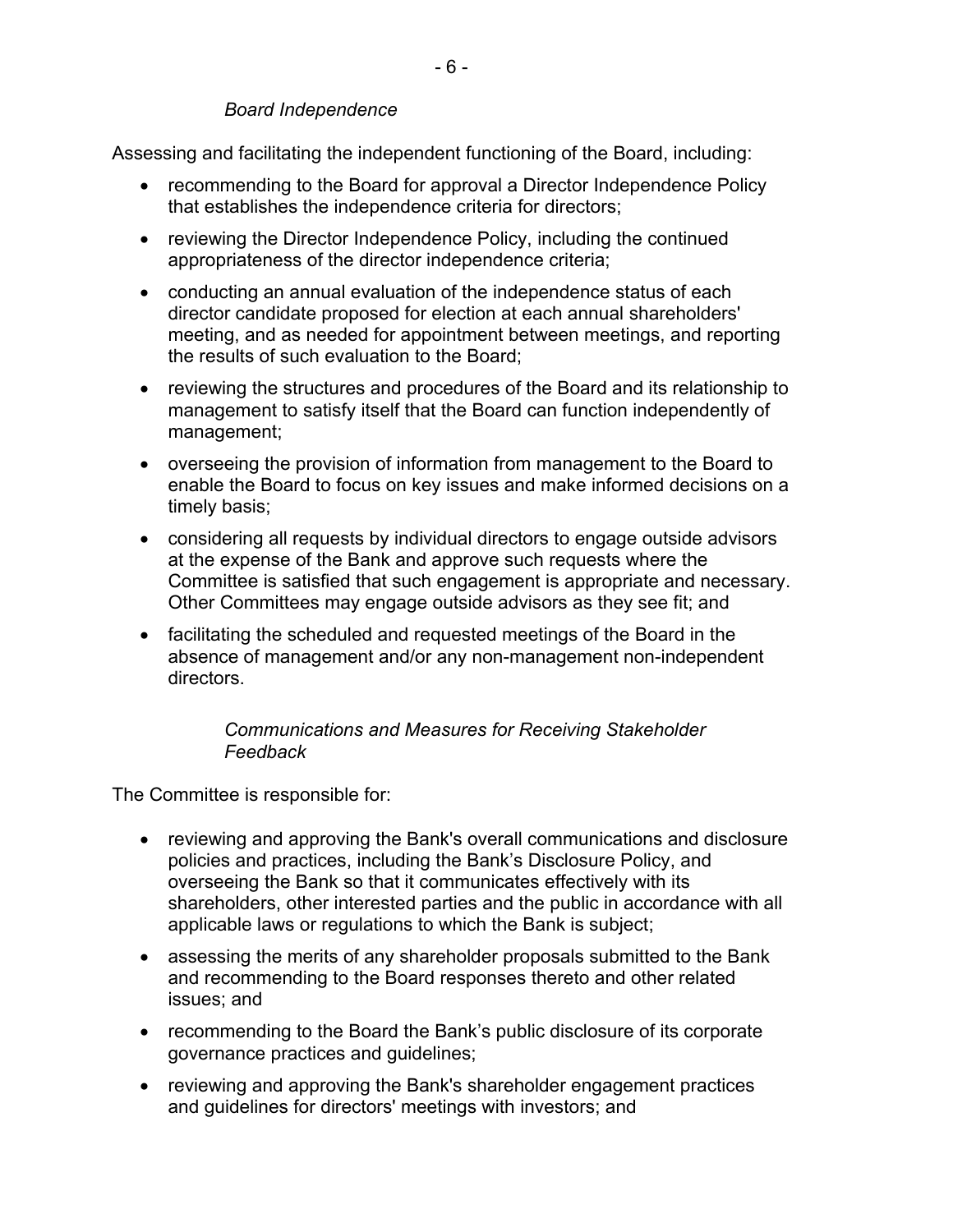• overseeing the effectiveness of the measures in place for receiving shareholder feedback.

# *Conduct Risk and Ethical Behaviour; Senior Customer Complaints Office ("SCCO")*

The Committee shall oversee the establishment and maintenance of policies in respect of ethical personal, business and market conduct at the Bank and monitor compliance in respect of such policies and procedures to maintain a strong ethical culture throughout the Bank. In doing so, the Committee shall:

- annually review and approve the Bank's Code of Conduct and Ethics (the "Code") which includes the standards of business conduct and ethical behavior for the directors and employees of the Bank;
- monitor compliance with the Code, including approving, where appropriate, any waiver from the Code to be granted for the benefit of any director or executive officer of the Bank;
- establish and monitor procedures to resolve conflicts of interest, including techniques for the identification of potential conflict situations and for restricting the use of confidential information;
- receive and consider reports, if any, from the General Counsel and/or Corporate Secretary regarding Director suitability or exceptions granted in relation to the Bank's Background Checks on Directors and Senior Management Policy;
- review, approve and monitor compliance with the Bank's Conduct Risk Management Policy;
- regularly review and discuss reports prepared by the Chief Compliance Officer on the Bank's conduct risk oversight including potential trends and thematic observations;
- review, approve and monitor compliance with the Bank's Complaint Handling and Disclosure of Information to Customers Policy;
- monitor the functions of the SCCO, including by reviewing periodic reports on the activities of the SCCO; and
- review, approve and monitor compliance with the Bank's Anti-Bribery and Anti-Corruption Policy.

# *Conduct Review and Related Party Transactions*

The Committee shall be responsible for conduct review and oversight of related party transactions for the Bank and certain of its Canadian subsidiaries that are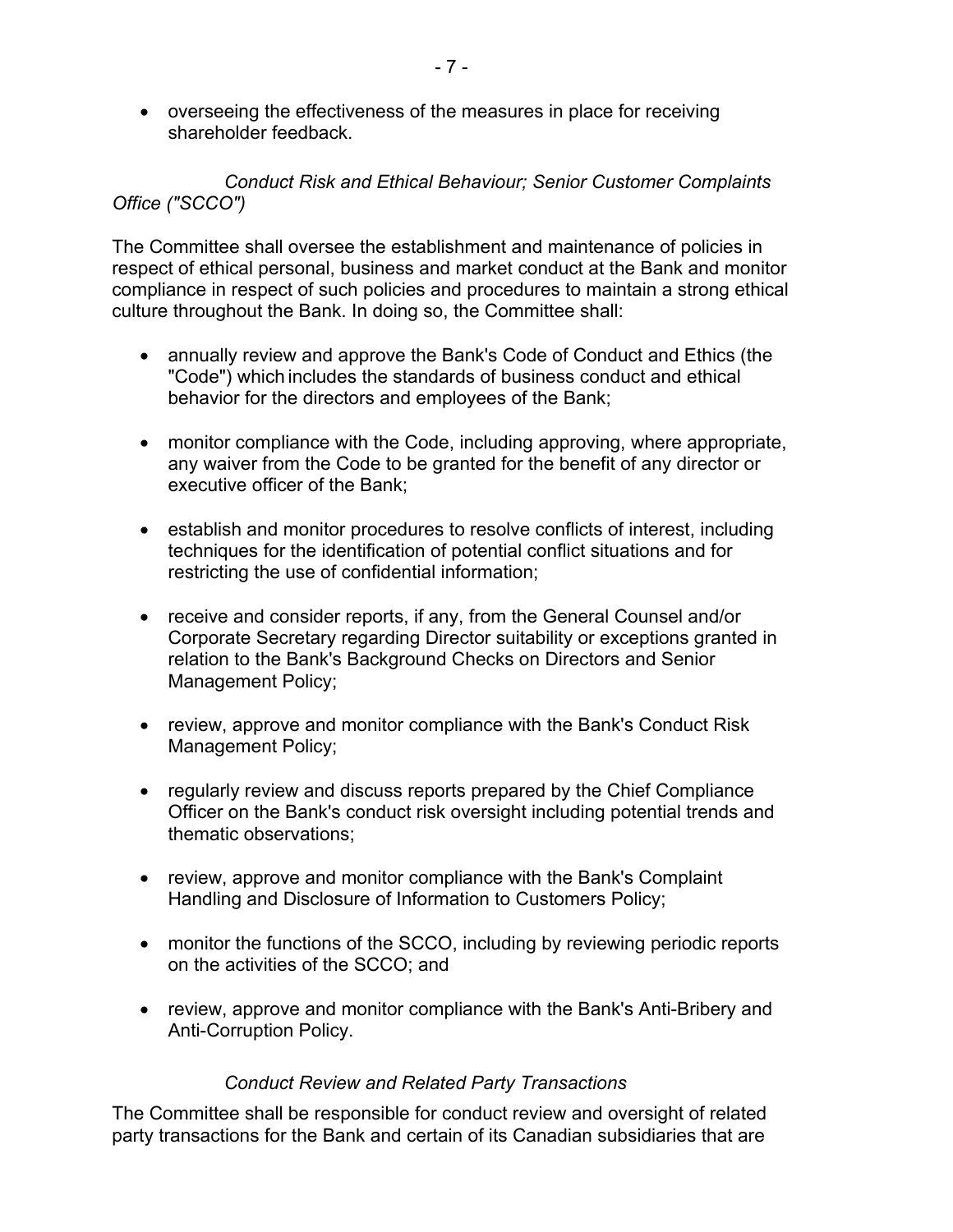federally-regulated financial institutions as required by the *Bank Act* (Canada)*, Trust and Loans Companies Act (Canada), and the Insurance Companies Act (Canada).* In doing so the Committee shall:

- satisfy itself that management has established procedures and practices for complying with the self-dealing provisions of the foregoing Acts and monitor compliance with those procedures and their effectiveness;
- review any related party transactions for which approval of the board is required under the foregoing Acts;
- review the practices of the Bank to satisfy itself that any transactions with related parties of the Bank or any of its Canadian subsidiaries that are federally-regulated financial institutions that may have a material effect on the stability or solvency of the respective entity are identified; and
- report to the Superintendent of Financial Institutions on its mandate and responsibilities respecting conduct review and the procedures referred to above.

*Purpose and Environmental, Social and Governance ("ESG") Matters*

- satisfying itself that the Bank's purpose is appropriately reflected in its strategy and monitoring the Bank's alignment with its purpose;
- reviewing and assessing the Bank's corporate responsibility strategy for environmental and social matters and related reporting and implementation, including monitoring its ESG performance;
- keeping abreast of international trends and best practices in corporate disclosure of ESG matters;
- overseeing the appropriate allocation of ESG-related responsibilities across the Board's Committees and updating the Board on ESG matters, as necessary; and
- prior to any required Board approval, reviewing the Bank's statement on human trafficking and slavery.

## *General*

The Committee has the following additional general duties and responsibilities:

• performing such other functions and tasks as may be mandated by regulatory requirements applicable to conduct review committees under the foregoing Acts or delegated by the Board;